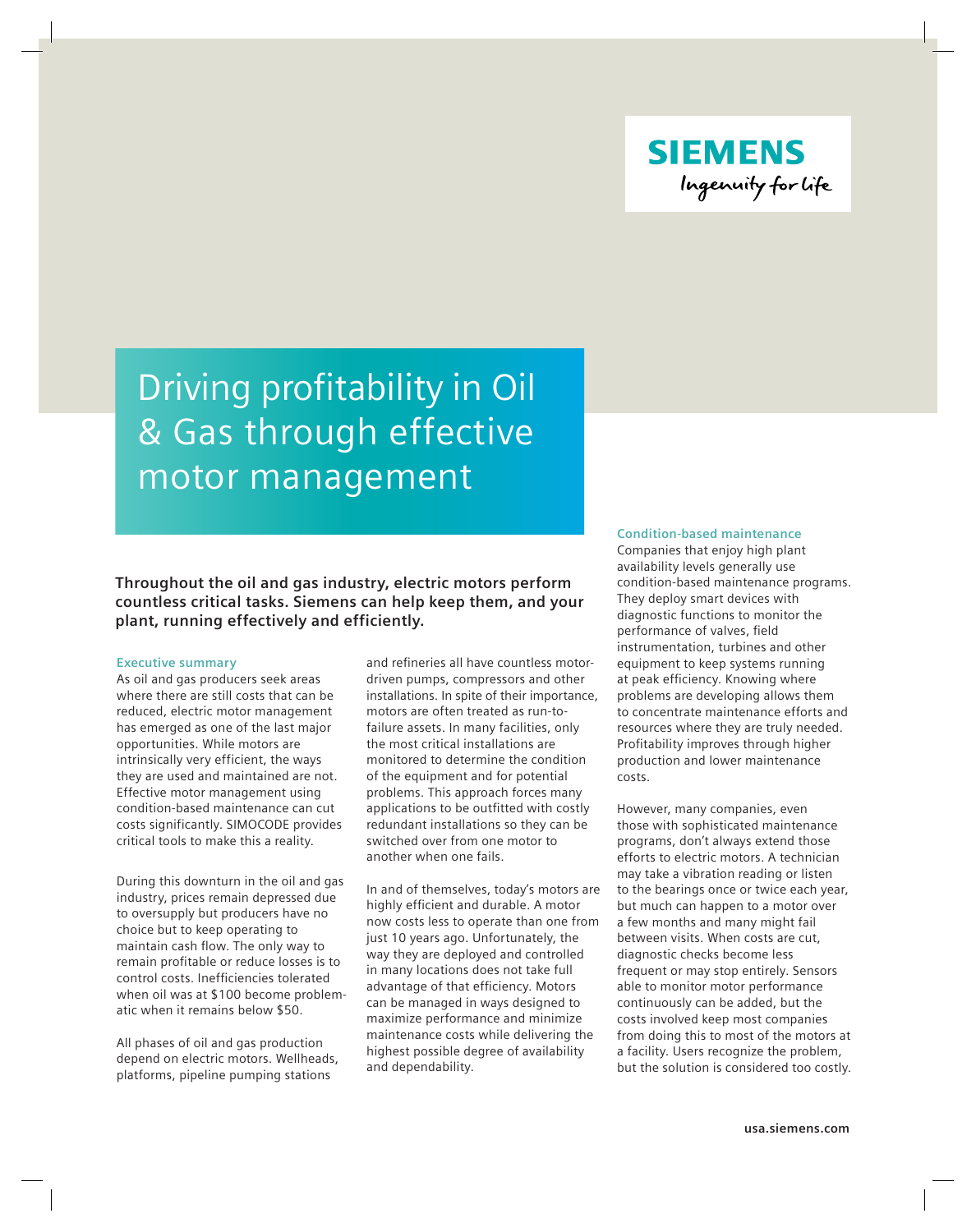## SIMOCODE in Oil & Gas | White paper

## **Motor control to motor management**

Motor starters and motor control centers handle basic switching functions to turn motors on and off while protecting them during an overload. Siemens has gone much farther, adding a higher level of functionality and sophistication with SIMOCODE pro. In addition to normal overload functionality, it provides a vast array of control and monitoring capabilities that can be added to any existing motor starter or Motor Control Center. In order to stay competitive, manufacturers will have to develop strategies to conserve energy. However, the challenge in achieving this goal is to do without disrupting production. This is where the integration of SIMOCODE in a Smart Motor Control Center can play a vital role. SIMOCODE pro is a critical tool to improve motor performance while reducing operational costs and increasing efficiency.

This type of device is like having a PLC or RTU attached to every motor. It acts as a maintenance technician continuously measuring voltage and current, and looking for signs of problems. If there are power anomalies, they are identified immediately and reported to the larger control system to trigger alarms if desired. If there are subtle changes in performance, such as a slow increase in current draw over time, they can be identified.

Motor performance can be quantified and characterized. The aspects that affect efficiency can be controlled and optimized. The facility moves from simply running motors to managing them as critical assets, realizing a higher level of efficiency and lower costs. Adding SIMOCODE can provide the kind of immediate payback required for investments in these financially stressed times. The cost of a SIMOCODE pro basic unit is far less than replacing most motors, it's less than the cost of pulling out most motors for bearing renewal, and less than the value of an hour of production at a facility of any size. Avoiding any of these situations, even once, will cover its cost.

#### **Diagnostics for condition monitoring**

SIMOCODE pro offers inputs for a variety of external sensors, either directly to the unit or through expansion modules. Thermistors can be added to monitor bearings or winding temperatures to detect nascent failures before they cause an outage. Vibration monitors can diagnose many forms of equipment deterioration, and alarms can be tripped when strategic thresholds are crossed.

The SIMOCODE can display this data locally using a simple HMI, and it can also be configured to process the information and report it to the larger control system or maintenance area as desired. It comes over the SIMOCODE's main communication channel, so no additional wiring is necessary. In this way, it serves as an RTU gathering and processing information locally, simplifying communication.



## **Higher process functions and integrated safety**

SIMOCODE isn't just about condition monitoring. It can perform a variety of process and safety functions independently. For example, it can interface with a level switch on a tank and turn a pump on or off to maintain a specific level. At the same time it can check whether the strainer basket ahead of the pump is getting too full while also monitoring pressure in the tank. If there is a hightemperature or overpressure function, it can shut down a pump and trigger an alarm. It can be configured to perform these kinds of basic functions and execute those tasks independently, even without the host control system if necessary.

Add-on safety modules can extend its function to protect people, your plant, its surrounding environment and machinery with fail-safe disconnection of motors. SIMOCODE allows integration of machine safety and control functions requiring a fail-safe disconnection of motor loads, such as an emergency stop. Local and network fail-safe operation can be achieved, compliant with IEC 61508/62061 and ISO 13849-1 safety standards for functional safety up to SIL 3 or PL e.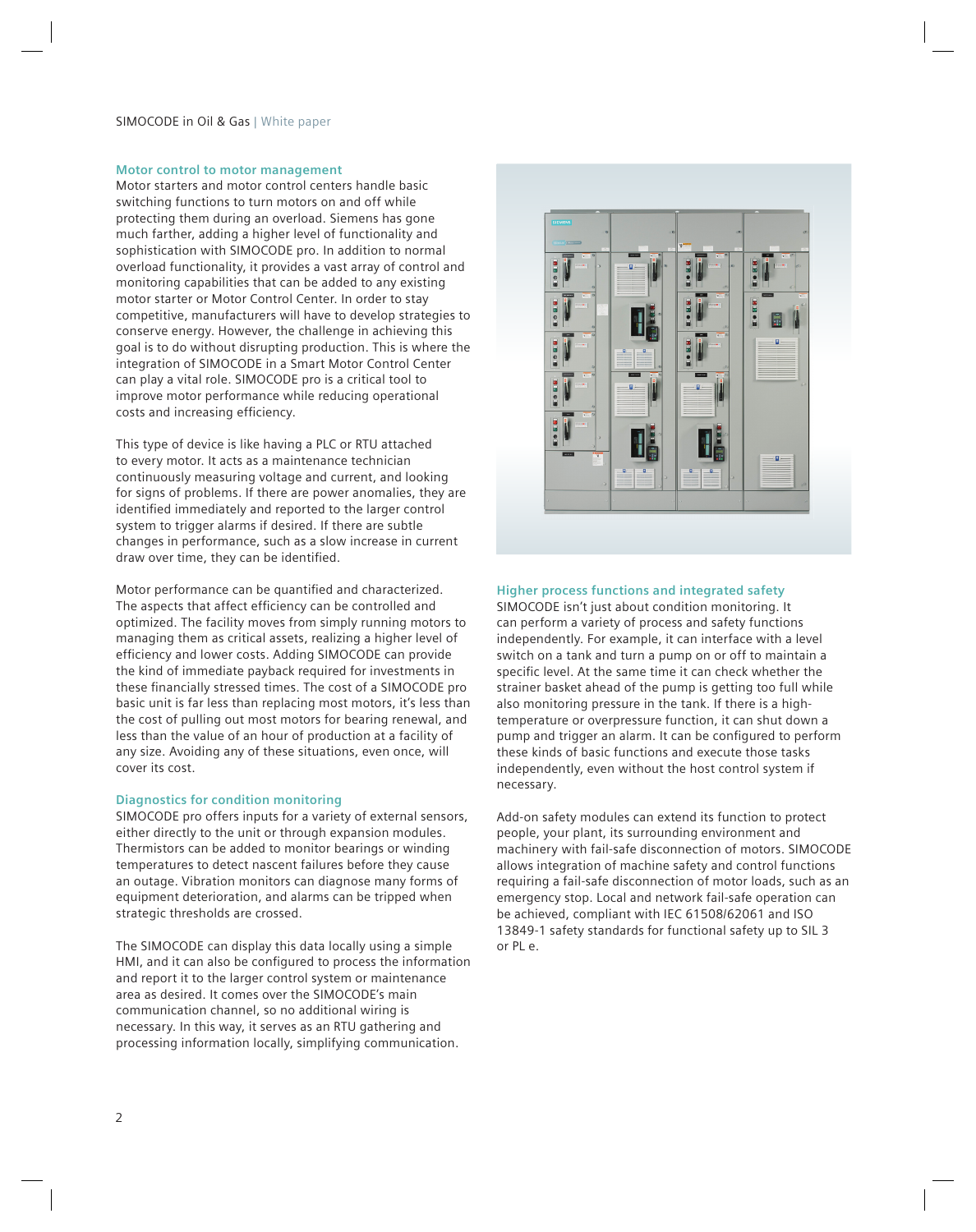## **Simplicity or sophistication from one device**

In most situations, doing all these diagnostic and process tasks would require a variety of devices. The functions already mentioned could call for an overload relay, data acquisition system, current and voltage analyzers, power meters for energy consumption, a safety relay and small local controller. Adding SIMOCODE pro to a motor can do all these and more at a much lower price.

A basic SIMOCODE pro provides the main functions for motor management with simple configuration. Using SIMOCODE ES software or Siemens TIA Portal, configuration follows an intuitive series of steps. All settings are preserved in the system and a memory module so if a unit needs to be replaced, it can be given all the same settings as its predecessor with a simple download or transfer of the module. Configurations and parameters can be stored in libraries and transferred to new devices whenever needed. Multiple units that require the same settings can replicated in one step.

### **Connectivity and extended I/O**

For complex applications that require a variety of external sensors or call for sophisticated functionality, various modules can be added to increase the number and variety of I/O types.

All the data collected and processed can be sent to the larger control system using a selection of protocols as needed. PROFINET and PROFIBUS are typical, but MODBUS is also supported.

When used in an environment with Siemens controllers driving the process, such as the SIMATIC PCS 7, exchanging functionality and configuration information from device to

device is effortless. PROFINET and PROFIBUS support this capability optimally, but as mentioned, other communication protocols also work. Devices self identify themselves to a controller, establishing links so that a new SIMOCODE pro added to a system can appear on an HMI with minimal effort. Control program writing and editing functions use consistent graphic presentations to make tasks simple and fast.

These functions also support a high level of remote access, reducing the need for on-site maintenance technicians. If a problem is developing, an engineer can troubleshoot the situation from any location because all the information from the SIMOCODE is available using a secured communication link. Are the bearings failing? Why are the windings getting hotter? Do we need to change the overload current setting? Those questions are easy to answer because all the recent and historical data necessary to make an accurate evaluation is right there, and can be accessed at the device, in the control room, or central engineering department, four time-zones away.

## **Insight into your operation**

Gaining greater insight into your facility is a key step to reducing costs and increasing efficiency. Motors can be a key part of that effort, and SIMOCODE is the tool to make it happen.

SIMOCODE along with all the products using Siemens TIA Portal are designed to help you concentrate on the process and your business rather than fixing things after they break. As the oil and gas industry struggles in this difficult environment, creating this path to improved efficiency can be a big step to increased profitability.